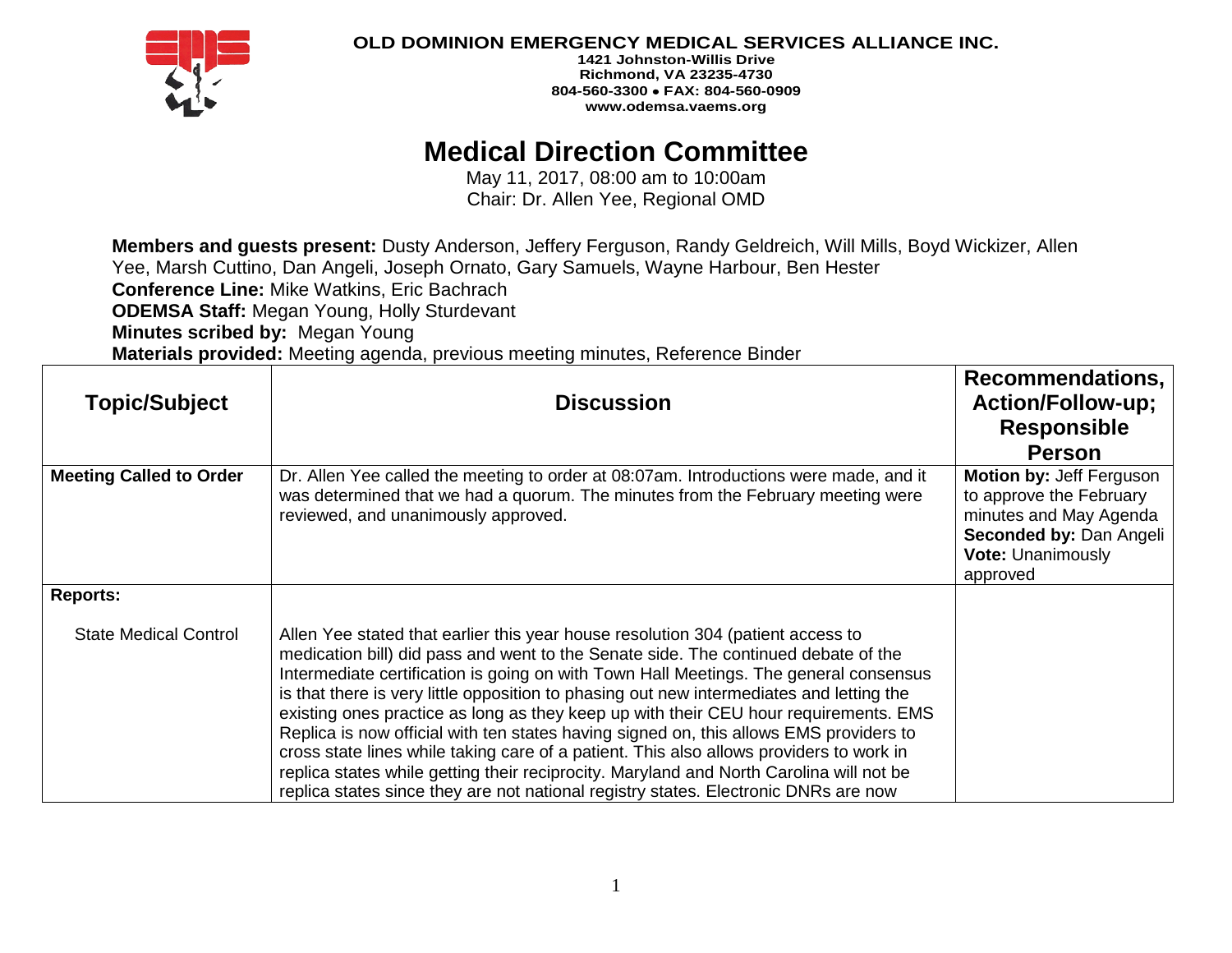

#### **1421 Johnston-Willis Drive Richmond, VA 23235-4730 804-560-3300** • **FAX: 804-560-0909 www.odemsa.vaems.org**

|                                                 | acceptable and starting July 1 <sup>st</sup> other states DNRs are permitted in Virginia.                                                                                                                                                           |  |
|-------------------------------------------------|-----------------------------------------------------------------------------------------------------------------------------------------------------------------------------------------------------------------------------------------------------|--|
| Colonial Heights,<br>Dinwiddie, Petersburg, etc | Boyd Wickizer – He stated they are making some cut backs and realigning some of their<br>service lines.                                                                                                                                             |  |
| HCA - Parham/Retreat                            | Dan Angeli – Retreat is getting their behavioral unit up and running in mid-June and it<br>will have about 15-20 beds.                                                                                                                              |  |
| HCA - Hanover/West<br>Creek ED, Henrico Doctors | Marsh Cuttino – Forrest will be undergoing their trauma review June $7th$ for the second<br>review of the state.                                                                                                                                    |  |
| <b>Charles City County, East</b><br>Hanover VRS | Will Mills - No report.                                                                                                                                                                                                                             |  |
| RAA, Henrico Fire,<br><b>Richmond Fire</b>      | Joseph Ornato – They have a EMS fellowship starting up in July, an<br>ultrasound/resuscitation for a two-year fellowship.                                                                                                                           |  |
| Med-Flight I, Henrico Fire,<br><b>RVRS</b>      | Jeff Ferguson – RVRS is adding a few drugs to their out of box carries such as toradol.<br>They are also exploring adding TXA to their drug box as well.                                                                                            |  |
| MTI, Colonial Heights                           | Dusty Anderson - No report.                                                                                                                                                                                                                         |  |
| <b>RAA</b>                                      | Wayne Harbour - No report.                                                                                                                                                                                                                          |  |
| Chesterfield Fire, multiple<br>others, ROMD     | Allen Yee - No report.                                                                                                                                                                                                                              |  |
| Hanover Fire & EMS                              | Mike Watkins – Hanover is in the process of promotions and moving personnel around.<br>They will be filling an Assistant Chief and Battalion Chief position in the next couple<br>weeks. There is an active shooter drill on May 24 <sup>th</sup> . |  |
| <b>ODEMSA</b>                                   | Megan Young - ODEMSA is working on some upcoming classes with VCU and another<br>National Registry test site.                                                                                                                                       |  |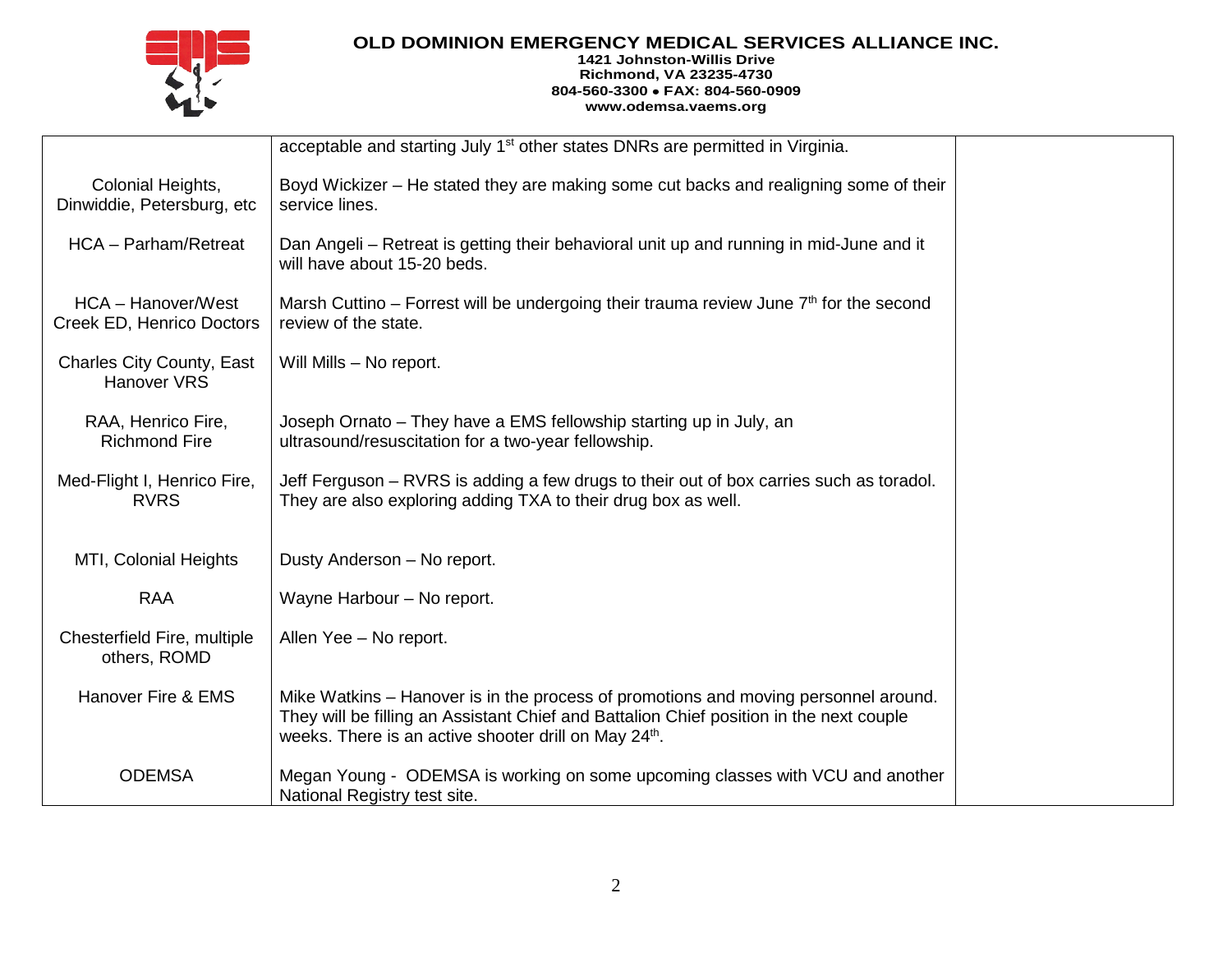

**1421 Johnston-Willis Drive Richmond, VA 23235-4730 804-560-3300** • **FAX: 804-560-0909 www.odemsa.vaems.org**

| <b>New Business:</b>                              |                                                                                                                                                                                                                                                                                                                                                                                                                                                                                                                                                                                                                                                                                                                                                                                                                                                                                                                                                                                                                                                                                                                         |                                                                                                                                                                  |
|---------------------------------------------------|-------------------------------------------------------------------------------------------------------------------------------------------------------------------------------------------------------------------------------------------------------------------------------------------------------------------------------------------------------------------------------------------------------------------------------------------------------------------------------------------------------------------------------------------------------------------------------------------------------------------------------------------------------------------------------------------------------------------------------------------------------------------------------------------------------------------------------------------------------------------------------------------------------------------------------------------------------------------------------------------------------------------------------------------------------------------------------------------------------------------------|------------------------------------------------------------------------------------------------------------------------------------------------------------------|
| Adding a non-opiate to<br><b>ODEMSA Drug Kits</b> | Allen Yee stated that the pharmacy committee is concerned about adding toradol to the<br>drug kit for fear of creating a AKI. Jeff Ferguson stated that North Carolina has had<br>toradol in their protocols for 5 or more years and have had no issues with it. He stated<br>that with the current narcotic abuse concerns that this is a viable option. It was brought<br>up to add oral Tylenol or Motrin to the drug box along with the toradol. After some<br>discussion, it was decided to recommend to the pharmacy committee to consider<br>adding toradol to the ODEMSA drug box. In the protocols, it would be added to the<br>current pain protocol in a tier method with Tylenol, Motrin, and toradol given for mild and<br>moderate pain and narcotics given for severe pain. Mike Watkins asked if ODEMSA will<br>address chronic vs acute pain. It was advised that a sentence be added into the pain<br>protocol letting EMS use their discretion for chronic pain," Limit use of opiates in chronic<br>pain". This will be for both PEDs (must be above 20kg and able to swallow pills) and<br>adults. |                                                                                                                                                                  |
| <b>EPI Drips</b>                                  | Allen Yee stated there has been some discussion in the model guidelines committee on<br>EPI drips. They recommend norepinephrine as the primary and epinephrine as<br>secondary and avoided dopamine. Allen Yee stated this would be indicated for patients<br>in post-arrest, hypotension, and refractory shock. Adding dobutamine as a replacement<br>for the dopamine, will be added to the pharmacy committee agenda.                                                                                                                                                                                                                                                                                                                                                                                                                                                                                                                                                                                                                                                                                               |                                                                                                                                                                  |
| <b>PI</b> Committee<br>Representatives            | The ODEMSA PI Committee has changed its quorum requirements and has requested<br>two doctors from MDC be represented with both having a vote. Right now, it is Randy<br>Geldreich as primary and Will Mills as an alternate. Both doctors were present and<br>stated they would like to continue with their duties on the committee.                                                                                                                                                                                                                                                                                                                                                                                                                                                                                                                                                                                                                                                                                                                                                                                    | Motion by: Allen Yee to<br>approve Will Mills and<br>Randy Geldreich as the PI<br>reps<br><b>Seconded by: Will Mills</b><br><b>Vote: Unanimously</b><br>approved |
| <b>Old Business:</b>                              |                                                                                                                                                                                                                                                                                                                                                                                                                                                                                                                                                                                                                                                                                                                                                                                                                                                                                                                                                                                                                                                                                                                         |                                                                                                                                                                  |
| <b>Protocol Updates</b>                           |                                                                                                                                                                                                                                                                                                                                                                                                                                                                                                                                                                                                                                                                                                                                                                                                                                                                                                                                                                                                                                                                                                                         |                                                                                                                                                                  |
| Nebulized EPI for PEDS                            | Randy Geldreich asked if the age could be lowered when giving nebulized epinephrine                                                                                                                                                                                                                                                                                                                                                                                                                                                                                                                                                                                                                                                                                                                                                                                                                                                                                                                                                                                                                                     |                                                                                                                                                                  |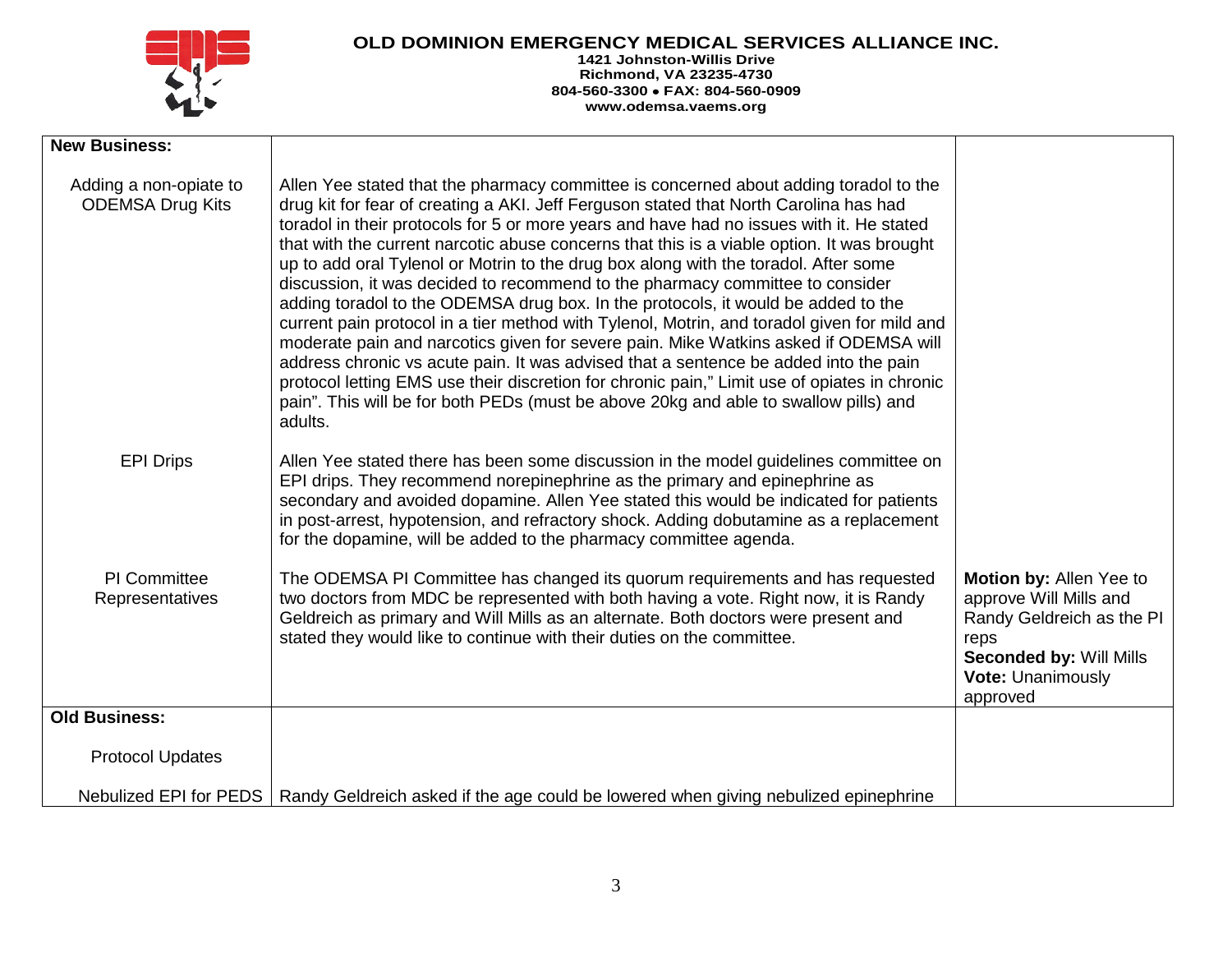

#### **1421 Johnston-Willis Drive Richmond, VA 23235-4730 804-560-3300** • **FAX: 804-560-0909 www.odemsa.vaems.org**

|                                        | to pediatrics. He stated that it should be greater than 6 months of age and the provider<br>should not have to consult medical control.                                                                                                                                                                                                                                                                                                                                                                                                                                           |  |
|----------------------------------------|-----------------------------------------------------------------------------------------------------------------------------------------------------------------------------------------------------------------------------------------------------------------------------------------------------------------------------------------------------------------------------------------------------------------------------------------------------------------------------------------------------------------------------------------------------------------------------------|--|
| Adding TXA to the<br>ODEMSA drug kit   | Jeff Ferguson asked if the committee would consider advocating for TXA in the<br>ODEMSA Drug Box. Allen Yee asked if this could be added to the pharmacy committee.<br>The protocols would follow the crash II study, which is administer it under three hours,<br>hypertensive, tachycardia, ongoing bleeding and very unstable vital signs, EMS giving a<br>1gm dose. Joseph Ornato referenced a ROC study on TXA and Allen Yee stated the<br>pharmacy committee would take a look at the drug and a look at the study when it<br>comes out to decide if it is a viable option. |  |
| <b>Patient Owned Medications</b>       | The protocol that Allen Yee submitted last meeting will be rolled out with the new<br>protocol with agencies having the option to opt in.                                                                                                                                                                                                                                                                                                                                                                                                                                         |  |
| Nitrates for Chest Pain                | This will be tabled.                                                                                                                                                                                                                                                                                                                                                                                                                                                                                                                                                              |  |
| LifeVest Protocol                      | This will be tabled until the AHA releases their paper on these devices.                                                                                                                                                                                                                                                                                                                                                                                                                                                                                                          |  |
| <b>Cease Resuscitation</b><br>Protocol | The cease resuscitation protocol for obvious signs of death in a medical patient in<br>protocols $(12 - 7,8,9)$ does not have any obvious signs of death for a provider to forgo<br>CPR. It was in the 2012 guidelines and looks to be an error on bringing it forward. The<br>language will be added back into the 2017 protocols from the 2012 edition.                                                                                                                                                                                                                         |  |
| Psyche/Mental Health<br>Protocol       | Holly Studervant presented a chart on the mental health capabilities of the ODEMSA<br>hospitals. It was requested that the chart be changed to just inpatient capable with a<br>clearly defined definition.                                                                                                                                                                                                                                                                                                                                                                       |  |
| <b>ECMO</b>                            | Allen Yee presented a paper on ECMO for cardiac arrest. He asked if this system could<br>start giving some guidance on what type of patients should be taken to a facility that<br>offers ECMO. Allen Yee stated that Jeff Ferguson and him will work on and tweak this<br>protocol and will bring it back.                                                                                                                                                                                                                                                                       |  |
|                                        | The stroke workgroup made the following recommendations to the committee: a stroke<br>screening tool with a LVO tool, check glucose, a thrombolysis strategy and                                                                                                                                                                                                                                                                                                                                                                                                                  |  |